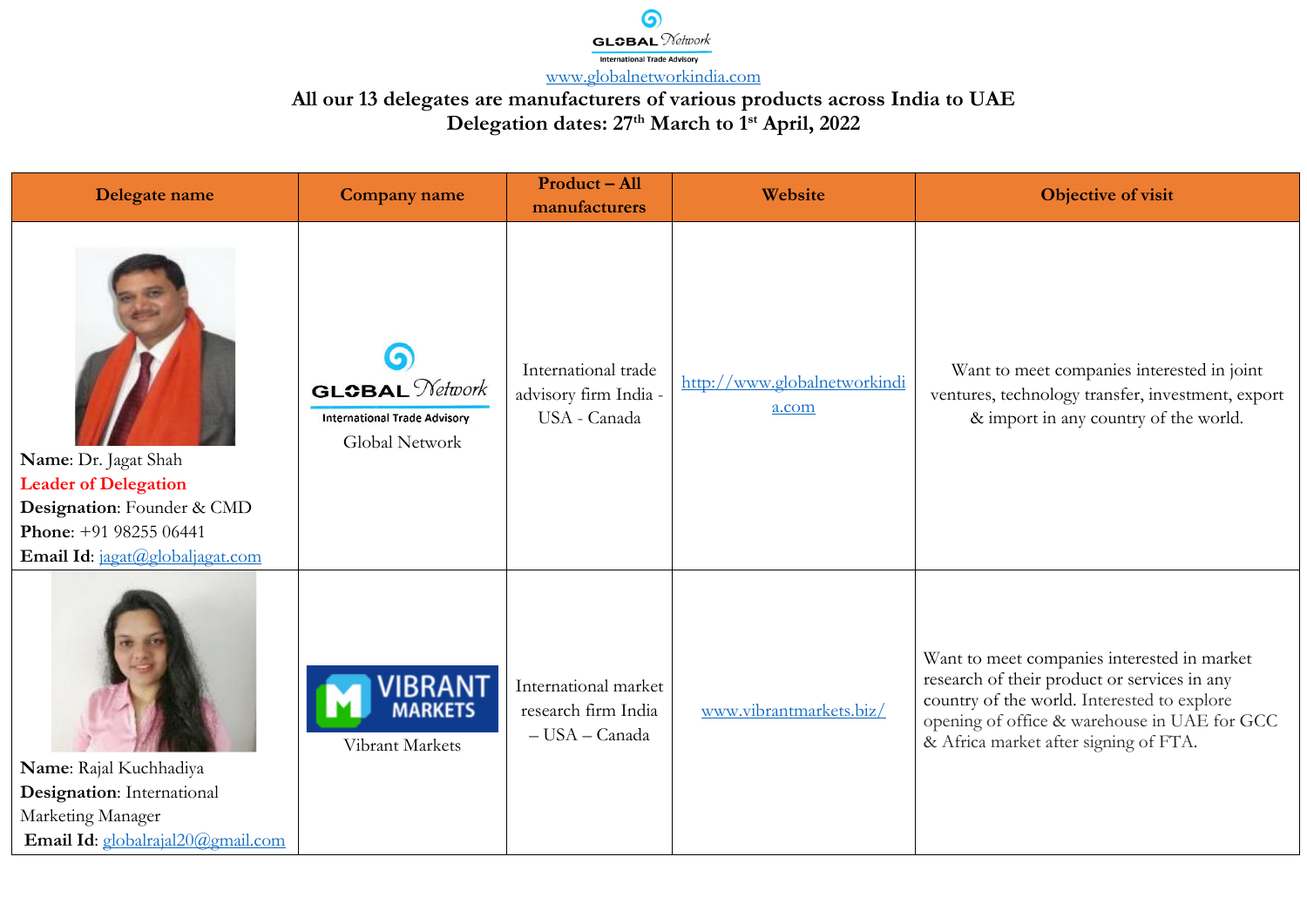$GI$  CRAL  $N$ etwork International Trade Advisory [www.globalnetworkindia.com](http://www.globalnetworkindia.com/)

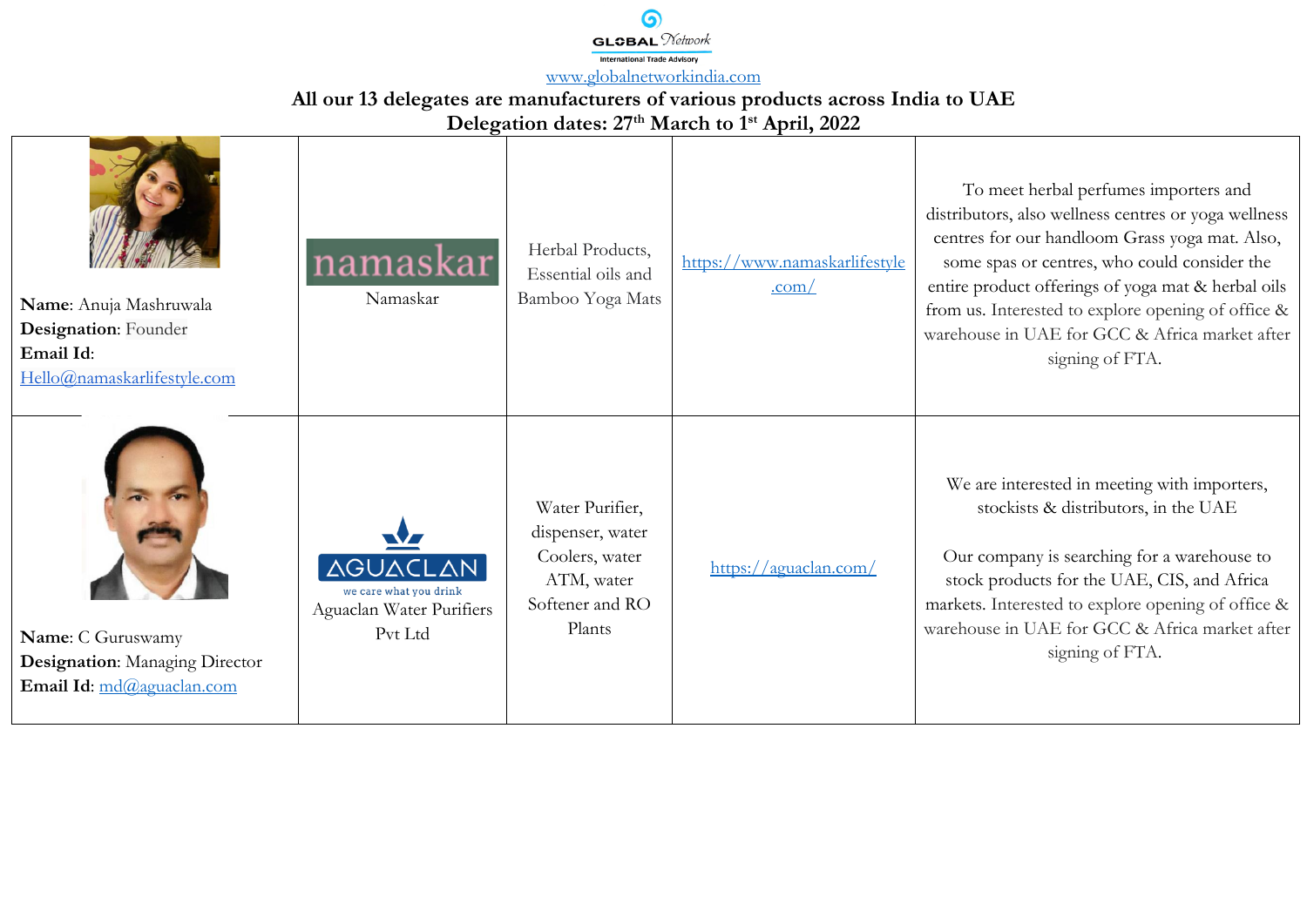

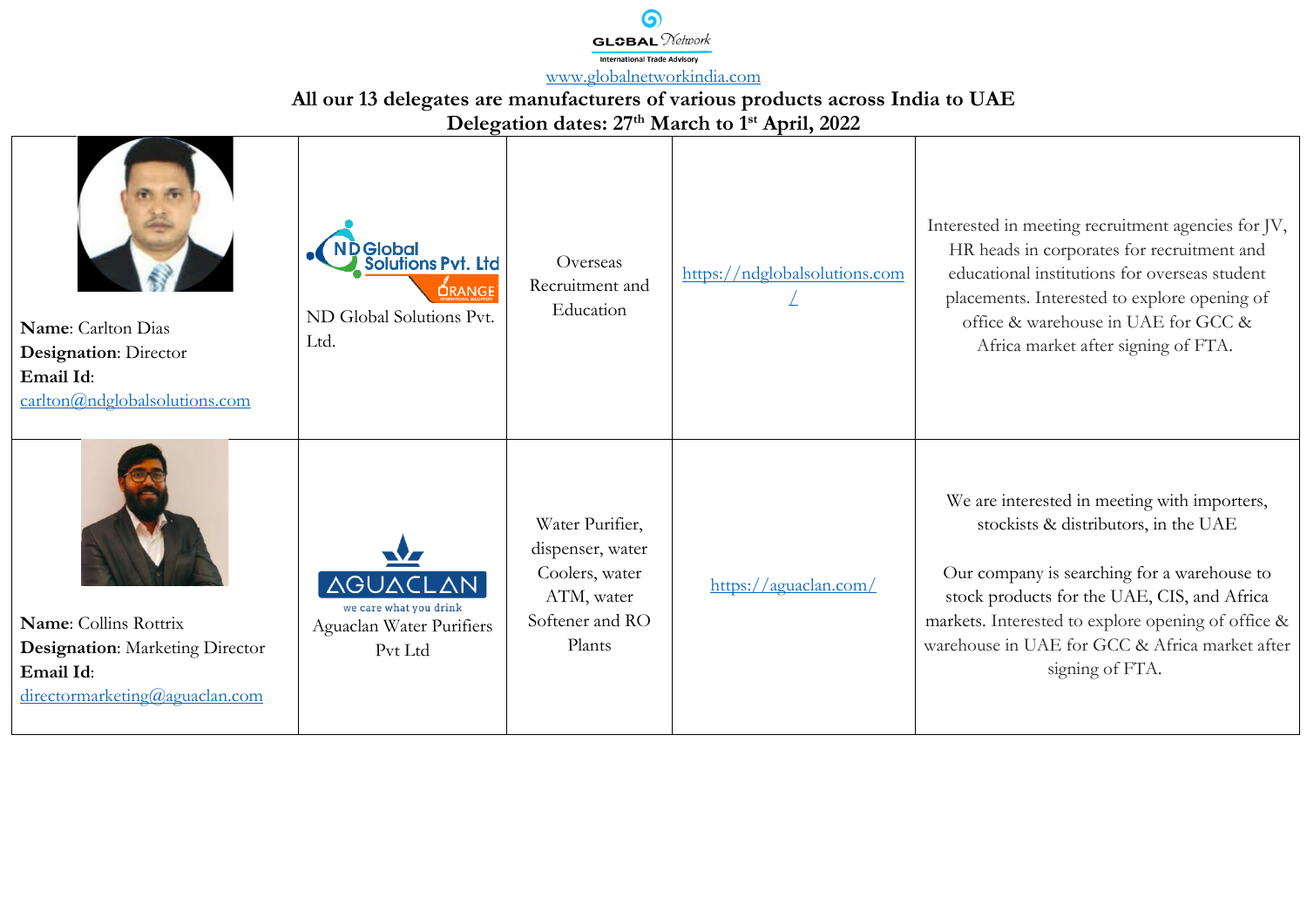

**All our 13 delegates are manufacturers of various products across India to UAE** 

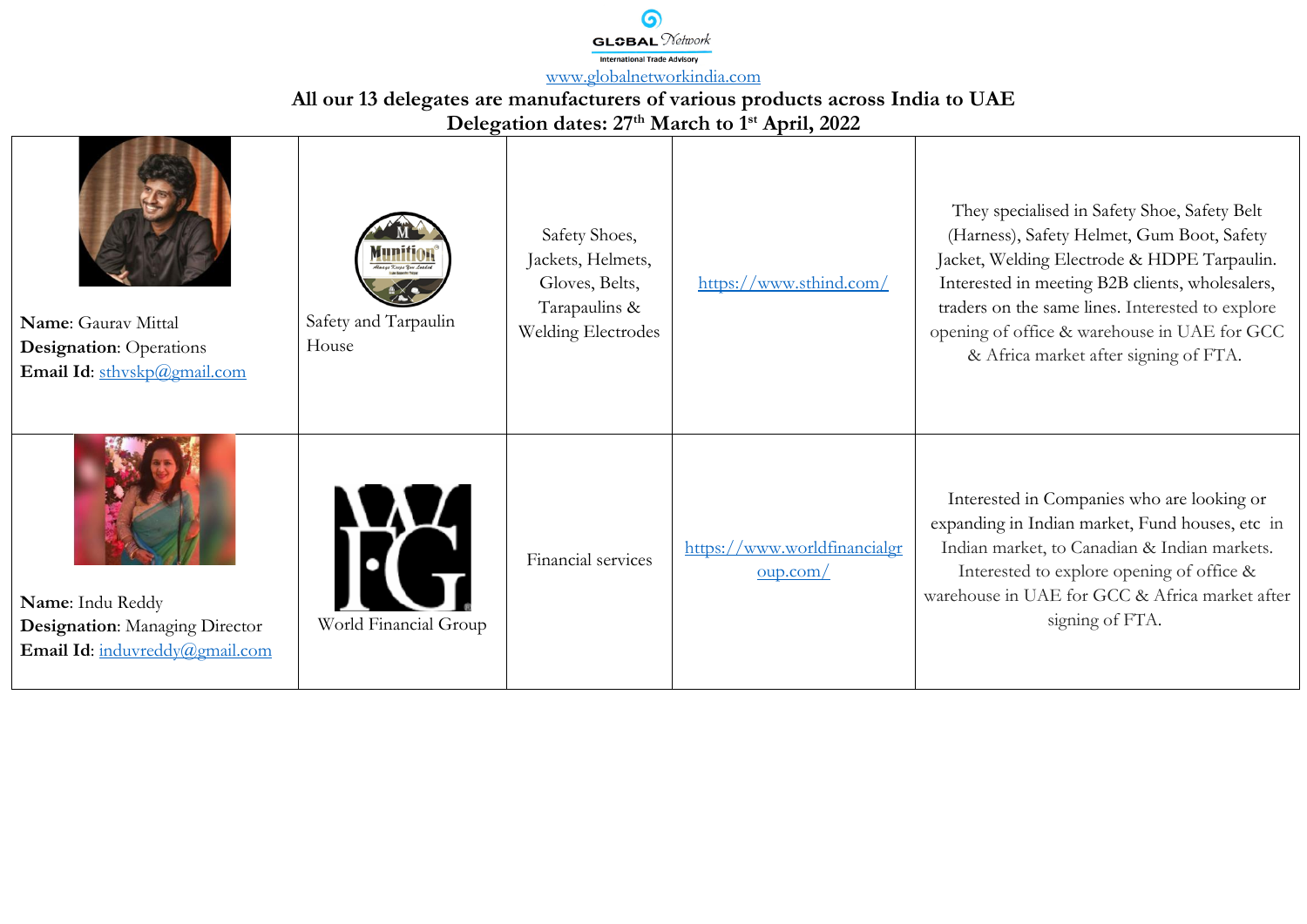

**All our 13 delegates are manufacturers of various products across India to UAE** 

**Delegation dates: 27th March to 1st April, 2022**

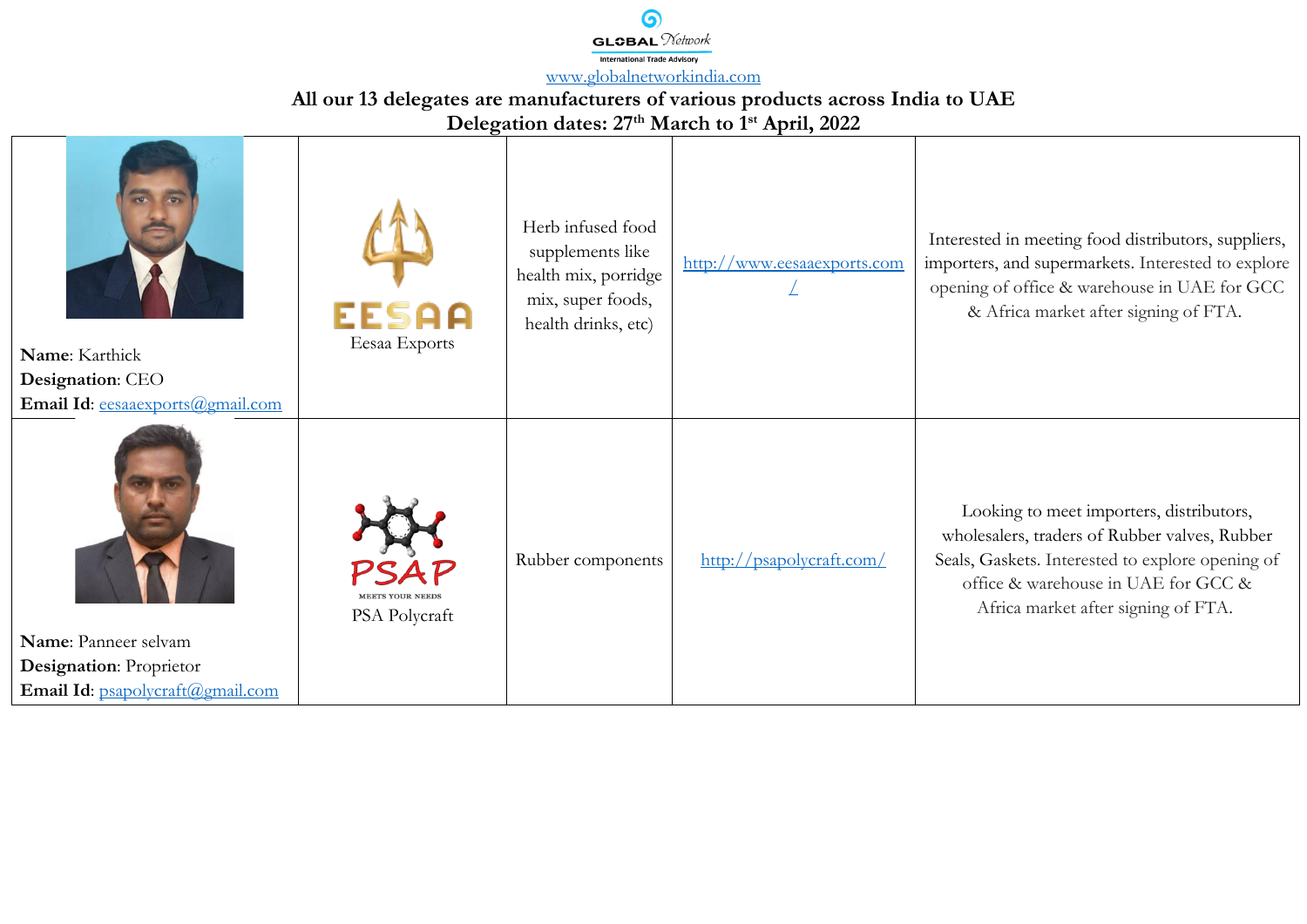$GI$   $\Omega$  $A$  $I$   $\mathcal{N}$ etwork International Trade Advisory [www.globalnetworkindia.com](http://www.globalnetworkindia.com/)